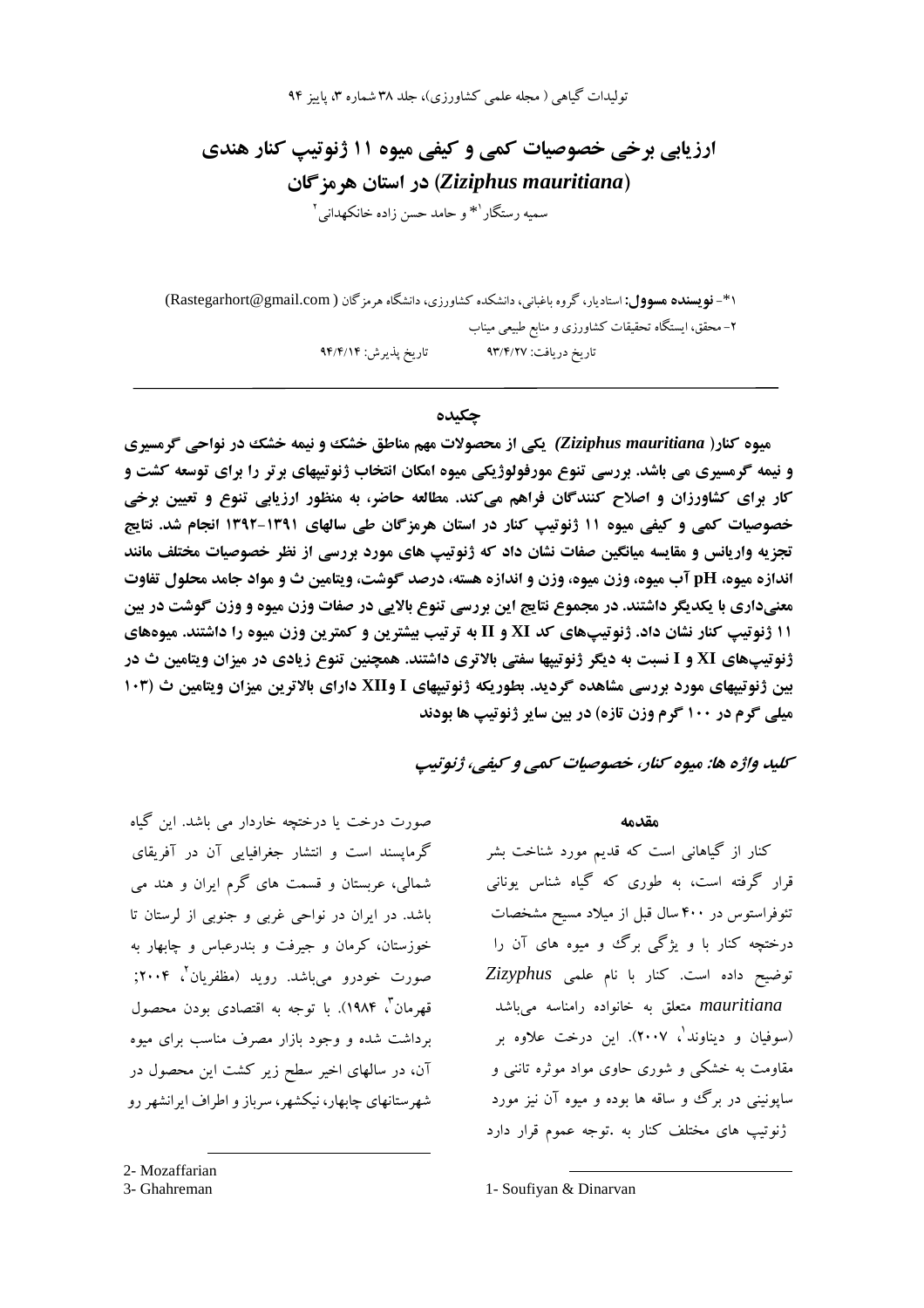به گسترش است. در ایستگاه تحقیقات کشاورزی میناب، از چند سال گذشته ژنوتیپ هایی از سراسر استان هرمزگان شناسایی و روی پایه های بذری پیوند شدهاند. کنار میوه مغذی و سرشار از ویتامین ث و مقادیر نسبتاً خوبی از ویتامین بی و ای می باشد. ارزش غذایی میوه کنار از لحاظ پروتئین، مواد معدنی، کلسیم، فسفر، کاروتن و ویتامین از سیب غنی تر و میزان کالری و ویتامین ث آن نسبت به پرتقال بیشتر است. میوه کنار سفت، کروی کشیده یا بیضی شکل با رنگ قرمز، نارنجی یا زرد طلایی و براق است. محققین مختلف تنوع زیادی در بین ژنوتپیهای مختلف کنار در کشورهای مختلف جهان گزارش کردهاند. بر اساس مطالعات انجام گرفته، وزن ميوه بين ۴- ۳۹ گرم، طول ميوه بين ۱/۸-۵/۸ سانتیمتر و قطر ۱–۴/۷ سانتیمتر و میزان ویتامین ث بین ۳۶–۱۶۶ میلیگرم در ۱۰۰گرم وزن تازه گزارش شده است (چوواتیان و همکاران<sup>۱</sup> ۱۹۹۳، گوش و متیو<sup>۲</sup> ۱۹۹۳). از آنجا که صفات کیفی ارقام مختلف کنار، ۔<br>تحت تأثیر خصوصیات فیزیکی و شیمیایی خاص این میوه قرار می گیرد، ارزیابی خصوصیات مختلف میوه می تواند نوع کاربرد نهایی آن، عمر انبارداری و مسافت حمل و نقل و کیفیت آن را در دوره پس از برداشت تعیین کند. افزایش کمیت و کیفیت محصول به منظور دستیابی به بازارهای جهانی جز اهداف مهم اصلاح درختان میوه می باشد. در همین راستا شناسایی و ارزیابی ژنوتیپ های مختلف، اولین گام در برنامه های اصلاحی به شمار مي رود.

شناخت صحیح و دقیق از ویژگی های مورفولوژیکی و بیولوژیکی هر گیاه استفاده بهینه از آن را در کشت و تولید محصول و اصلاح ژنتیکی فراهم می سازد. از طرفی خصوصیات مختلف میوه می تواند در انتخاب مناسب جهت ژنوتیب برتر برای مصرف تازه

خوری یا نگهداری و ارسال به بازارهای دوردست نیز مفيد باشد.

## مواد وروش ها

این آزمایش در قالب یک طرح بلوک های کامل تصادفی در سه تکرار در ایستگاه تحقیقات کشاورزی میناب اجرا گردید. تهیه نمونه از ۱۲ ژنوتیپ کنار در مرحله رسیدن میوهها در سالهای ۱۳۹۱–۱۳۹۲ از چهار سمت جغرافیایی درختان و از قسمت وسطی و میانی تاج به عمل آمد و نمونه ها به آزمایشگاه دانشگاه هرمزگان منتقل گردید. صفات مختلف مانند وزن و اندازه میوه، وزن و اندازه هسته، درصد آب میوه، میزان سفتی، مواد جامد محلول، pH آب میوه و ویتامین ث اندازه گیری شدند. برای تعیین اندازه هسته و میوه از کولیس با دقت ۰/۰۲ میلی متر، وزن هسته و میوه ها از ترازوی دقیق با دقت۰/۱ گرم، سفتی بافت میوه با استفاده از سفتی سنج دستی با پروب ۲ سانتی متر، اندازه گیری شد. آب میوه با آب میوه گیری گرفته و با pH متر دیجیتالی، pH آن اندازه گیری شد. مواد جامد محلول با استفاده از رفرکتومتر چشمی مدل Atago-ATC-20 E ساخت کشور ژاین با دامنه ۰-۲۰ درصد استفاده شد. برای اندازه گیری ویتامین ث از روش تیتراسیون با دی کلروفنل ایندوفنل (DIP) استفاده گردید (لپی وکوتیز <sup>۳</sup>، ۱۹۹۹). به این صورت که ابتدا به ۵ میلی لیتر آب میوه ۱۵ میلی لیتر اسید متافسفریک ۳ درصد اضافه گردید و با کمک (DIP) دارای یی کربنات سدیم تا ظهور رنگ DIP صورتی تیتر گردید. مقدار ویتامین ث به صورت میلی گرم در ۱۰۰گرم وزن تازه بیان گردید. تجزیه و تحلیل داده ها با استفاده از نرم افزار SPSS انجام شد. به منظور مقایسه میانگین ها از آزمون چند دامنه ای دانکن در سطح ۵٪ استفاده گردید.

3- Lee & Coates

<sup>1-</sup> Chovatia et al.

<sup>2-</sup> Ghosh & Mathew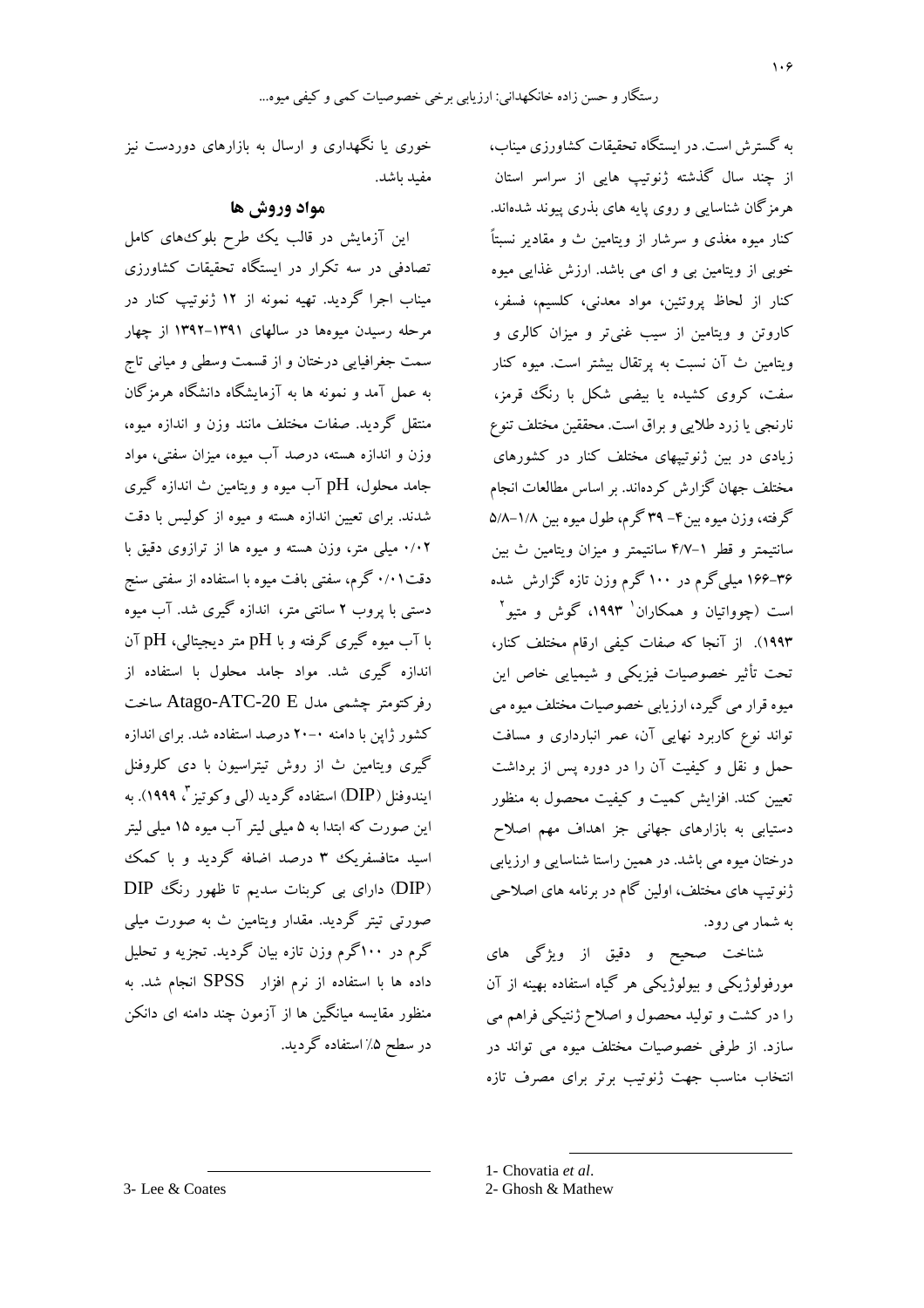نیرجا و همکاران ٔ ، (۲۰۱۲) در بررسی پنج رقم کنار اظهار داشت که وزن میوه ها در دامنه ۸– ۲۱ گرم متفاوت می باشد. ایشان طول میوه ها را بین ۲/۵–۵ سانتی متر گزارش کردند. در بررسی انجام شده بیشترین سفتی بافت میوه مربوط به کد I و XI (۵/۷ کیلوگرم بر سانتی متر مربع) و کمترین سفتی مربوط به کد VI (۳/۹ کیلوگرم بر سانتی متر مربع) بود (جدول۱). درصد گوشت میوه ژنوتیپهای مورد بررسی در این پژوهش بین ٨٨ تا ٩٣ درصد مشاهده شد. نتايج اين تحقيق در راستاي گزارشات دیگر محققین بود (عباس و همکاران ۱۹۹۸). ابی و همکاران درصد گوشت میوه ژنوتییها مختلف کنار را ۹۵–۹۱ درصد بیان کردند. در حالی که بال<sup>۵</sup> در سال ۱۹۹۲ درصد گوشت میوه کنار را بین ۲۳-۱۲ درصد بیان کرد. ساران و همکاران در سال ۲۰۰۶ در بررسی تنوع مورفولوژیکی میوه کنار در هندوستان نسبت گوشت به هسته را سن ۱۸/۵–۷/۰ گزارش کردند.

خصوصیات مختلف هسته نیز مورد بررسی قرار گرفت و مشاهده شد که همه ژنوتبیهای مورد بررسی دارای هسته بیضی شکل هستند. اما در وزن هسته (کمترین وزن در ژنوتیپ VII به مقدار ۰/۹۱گرم و بيشترين وزن در ژنوتيپ I به مقدار ۱/۵گرم) و اندازه آن (کمترین طول در ژنوتیپ XII به اندازه ۱/۲۸سانتی متر و بیشترین طول در ژنوتیپ VI به اندازه ۱/۸۴سانتی متر) تنوع زیادی دیده شد(جدول۲). بینا و همکاران در سال ۱۳۹۰ تنوع طول و قطر هسته کنار را به ترتیب بین ۶–۲۱ میلیمتر و۵–۱۸ میلیمتر گزارش کردند. ابی و همکاران وزن بذر را ۱/۹۸–۰/۷۲ گرم در حالبی که در پژوهش حاضر وزن هسته بین ۱/۵–۰/۹۱ به دست آمد. به طور کلی در بررسی های انجام شده بر روی ژنوتیپهای مختلف کنار در کشورهای مختلف تفاوتهای قابل ملاحظهای در صفات فیزیکی میوه دیده میشود. نتايج و بحث

نتايج ارزيابي صفات كمي ميوه (متوسط وزن ميوه، طول و قطر میوه، حجم میوه، وزن، طول و قطر هسته میوه) نشان داد که در تمامی موارد ذکر شده تفاوت هایی بین دوازده ژنوتیپ انتخابی کنار وجود دارد (جدول۱ و۲). در این بررسی تنوع زیادی در اندازه و وزن میوه ژنوتیپ های مختلف مشاهده شد. در بین ۱۱ ژنوتیپ مورد بررسی، ژنوتیپ XI با ۲۱/۸ گرم و ژنوتیپ VII با ۹/۴ گرم به ترتیپ بیشترین وکمترین وزن را داشتند (جدول ۱). که این مقدار نسبت به مقدار گزارش شده توسط ساران و همکاران ٔ ، (۲۰۰۶) بیشتر اما در دامنه دادههای ابی و همکاران<sup>۲</sup> (۲۰۰۸) بود. ساران و همکاران در سال ۲۰۰۶ تنوع وزن میوه کنار را بین ۳/۷ تا ۱۷/۸ گرم گزارش کردند. همان طور که مشاهده می شود، طول و قطر میوه در بین ژنوتیپ های بررسی شده بین ۳–۲ و ۴/۵–۲/۹ سانتی متر متغیر می باشد. نتایج نشان داد هرچند که ژنوتیپ XI بزرگ ترین میوه از نظر طول و عرض را داشت ولی ژنوتیپ V بیشترین وزن را دارا بود. ابی و همکاران (۲۰۰۸) در بررسی ۵ رقم مختلف از کنار وزن میوه را بین ۱۴/۷ تا ۳۳ گرم طول و قطر میوه را به ترتیب ۵/۸–۳/۲ و ۴/۰–۲/۹ سانتی متر گزارش کردند. ارقام کنار از نظر خصوصیات فیزیکوشیمیایی بسیار متنوع میباشند. محققین مختلف وزن میوه را بین ۳/۸ تا ۳۹/۵ گرم و طول میوه را ۱/۸ تا ۵/۸ سانتی متر و قطر میوه را بین ۱/۱ تا ۴/۷ سانتی متر گزارش کرده اند (چوواتیان و همکاران،۱۹۹۳ ; عباس و همکاران " ۱۹۹۴; گواش و متیو، ۲۰۰۲). بینا و همکاران، (۱۳۹۰) در بررسی ژنوتیپهای ایرانی کنار طول میوه را بین ۹-۶۰ میلیمتر و قطر میوه را بین ۱۰-۶۳ میلیمتر گزارش کردند.

1- Saran et al.

- 4 Neerja et al.
- 5- Bal

<sup>2-</sup> Obee et al.

<sup>3-</sup> Abbas et al.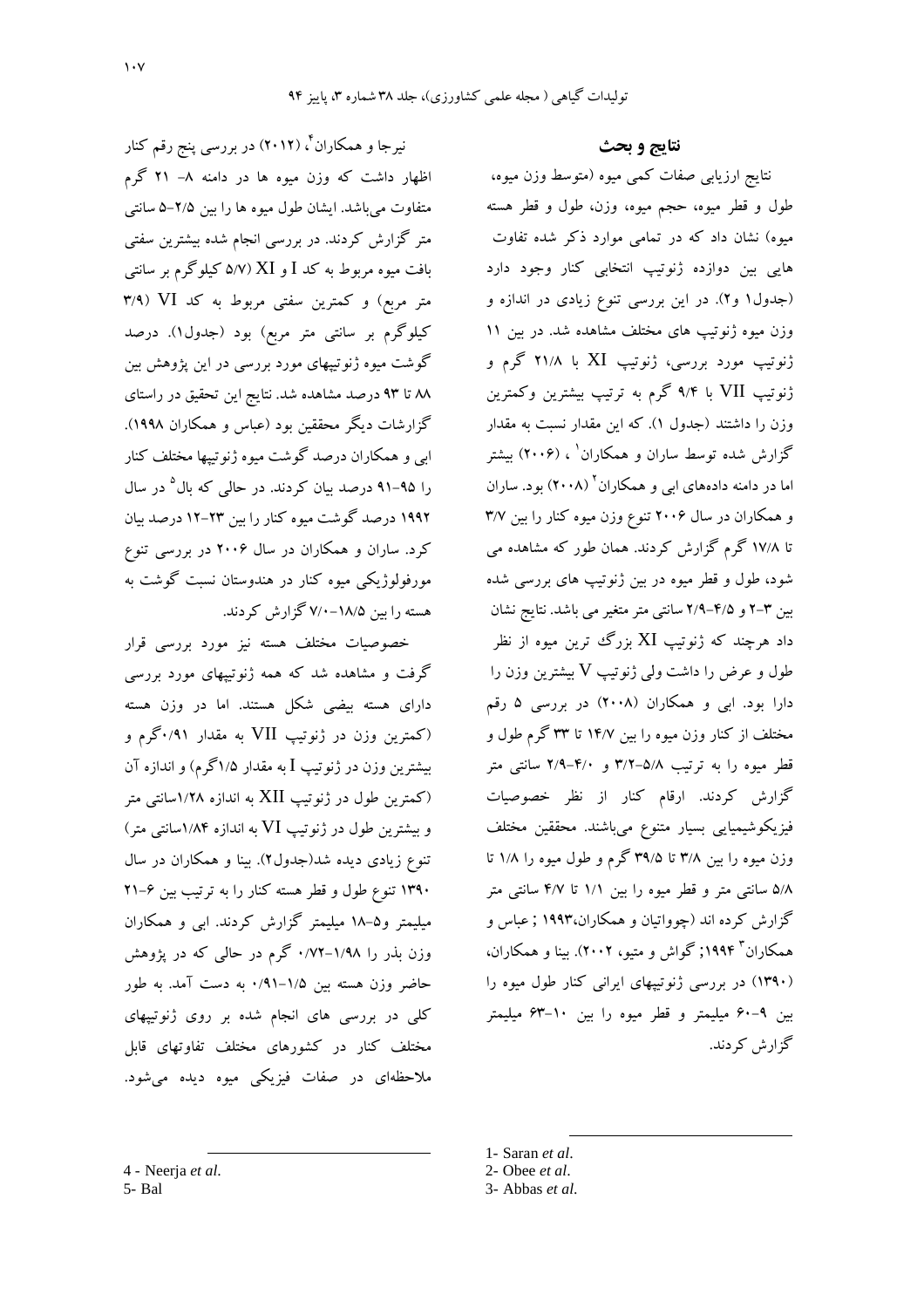| سفتي ميوه                             | حجم ميوه                                    | درصد                            | قطر میوه                          | طول ميوه                | وزن ميوه             | ژنوتییهای       |
|---------------------------------------|---------------------------------------------|---------------------------------|-----------------------------------|-------------------------|----------------------|-----------------|
| (کیلوگرم بر سانتی                     | (میلی لیتر)                                 | گو شت میو ه                     | (سانتي متر)                       | ( سانتی متر )           | (گرم)                | مختلف           |
| متر مربع)                             |                                             |                                 |                                   |                         |                      |                 |
| $\Delta$ /Va                          | ١۶с                                         | $\frac{4.76}{4}$                | Y/9e                              | $\gamma$ / $\epsilon$ d | 19c                  | کد I            |
| $\Delta /$ bc                         | $4/\lambda e$                               | 4.7b                            | Y/ff                              | ۲f                      | $\frac{4}{\sqrt{g}}$ | کدII            |
| $\mathfrak{r}/\mathfrak{r}\mathrm{d}$ | 1.76e                                       | 41/fb                           | Y/9e                              | Y/Fe                    | $\vee$ efg           | IV <sub>1</sub> |
| F/AC                                  | 10/TC                                       | ٩١b                             | rde                               | ٣a                      | 1F/PC                | $V0$ کد         |
| $\mathbf{r}/\mathbf{d}$               | <b>IY/Acde</b>                              | $A$ A $bc$                      | $\mathsf{r}/\mathsf{c}$ d         | $\gamma \Delta d$       | <b>\rde</b>          | VIx             |
| F/AC                                  | 9/9e                                        | $\triangleleft$ $\cdot$ bc      | Y/9e                              | Y/f                     | 4/Fg                 | کدVII           |
| $\Delta/\cdot$ bc                     | <b>17/Vcde</b>                              | 41/6b                           | $\mathbf{r}/\mathbf{r}$           | $\gamma \Delta d$       | <b>\rde</b>          | <b>VIIIکدV</b>  |
| $\Delta/\tau$ bc                      | $\frac{1}{\sqrt{c}}$                        | $\lambda$ AC                    | $\mathbf{r}/\mathbf{r}\mathbf{b}$ | $\gamma$ / $\epsilon$ d | $11/9$ def           | کد IX           |
| $\Delta/\cdot$ bc                     | 10/1C                                       | $\left\{ \cdot/\lambda\right\}$ | rde                               | Y/AC                    | 10/TC                | $X$ کد          |
| $\Delta$ / $\epsilon$ a               | $\mathsf{Y}\mathsf{Y}/\mathsf{P}\mathsf{a}$ | ۹۳a                             | $f/\delta a$                      | $\frac{7}{9}$           | $Y\lambda/a$         | XIک             |
| Y/VC                                  | Y/ACd                                       | $\left(\sqrt{ab}\right)$        | Y/Ae                              | $\gamma$ Abc            | 10/۳C                | کدXII           |
|                                       |                                             |                                 |                                   |                         |                      |                 |

جدول ۱- بررسی خصوصیات فیزیکی میوه ژنوتیپهای مختلف کنار موجود در استان هرمزگان

در هر ستون اعداد دارای حروف مشترک تفاوت معنی داری در سطح ۰٪ با یکدیگر ندارند.

جدول۲- بررسی خصوصیات فیزیکی هسته ژنوتیپهای مختلف کنار موجود در استان هرمزگان

| نسبت طول به قطر         | وزن هسته     | قطر هسته                             | طول هسته                    | ژنو تېيھاي      |
|-------------------------|--------------|--------------------------------------|-----------------------------|-----------------|
| هسته                    | (گرم)        | (سانتے متر )                         | (سانتے متر )                | مختلف           |
| $\bigvee$               | $\sqrt{aa}$  | $\cdot$ /9 $\cdot$ a                 | $\vee \vee \cdot \text{cd}$ | کد I            |
| ۲d                      | $\cdot$ /90a | $\cdot$ /V $\cdot$ C                 | ۱/۴۶gh                      | کد II           |
| $\gamma$ abc            | $\cdot$ /96a | $\cdot$ / $99C$                      | $\sqrt{4bc}$                | IV <sub>1</sub> |
| $\sqrt{det}$            | $\sqrt{ra}$  | $\cdot$ / $\wedge$ $\wedge$ $\wedge$ | 1/09ef                      | کد V            |
| $\gamma$ $\delta$       | $\sqrt{ra}$  | $\cdot$ /VYC                         | $1/A$ rb                    | VIx             |
| $\gamma \Delta$         | $\cdot$ /91a | $\cdot$ /V $\cdot$ C                 | 1/07g                       | کدVII           |
| $\gamma$ / $\lambda$ ab | ١b           | $\cdot$ /9 $\cdot$ d                 | $\frac{1}{2}$               | <b>NIII</b>     |
| $\gamma$                | $\sqrt{a}$   | $\cdot$ / $\lambda \cdot b$          | $1/(\lambda)^2$             | $IX_{15}$       |
| $\sqrt{f}$              | $\sqrt{a}$   | $\cdot$ / $\wedge$ $\vee$            | $1/F \cdot gh$              | $X$ کد          |
| ٣a                      | $\sqrt{a}$   | $\cdot$ / $\lambda \cdot b$          | $\frac{8}{2}$               | کدXI            |
| $\frac{1}{\sqrt{g}}$    | $\sqrt{a}$   | $\cdot$ / $\wedge$ 9 $a$             | $1/7$ $\Lambda$ i           | کدXII           |

در هر ستون اعداد دارای حروف مشترک تفاوت معنی داری در سطح ۵٪ با یکدیگر ندارند.

مشخصات بیوشیمیایی میوه نیز تغییرات معنیداری را در بین ژنوتیپ ها نشان داد، بطوری که دامنه تغییرات مواد جامد محلول در آبمیوه از ۱۱ در ژنوتیپ XI تا ۱۸ در ژنوتیپ I متفاوت بود (جدول۳). بینا و همکاران در

(تئوتبا و همکاران<sup>'</sup> ۱۹۷۴; چوویتا و همکاران ۱۹۹۳; بال و سين<sup>۲</sup>، ۱۹۹۳ ).

1- Teaotia et al.

2- Bal & Singh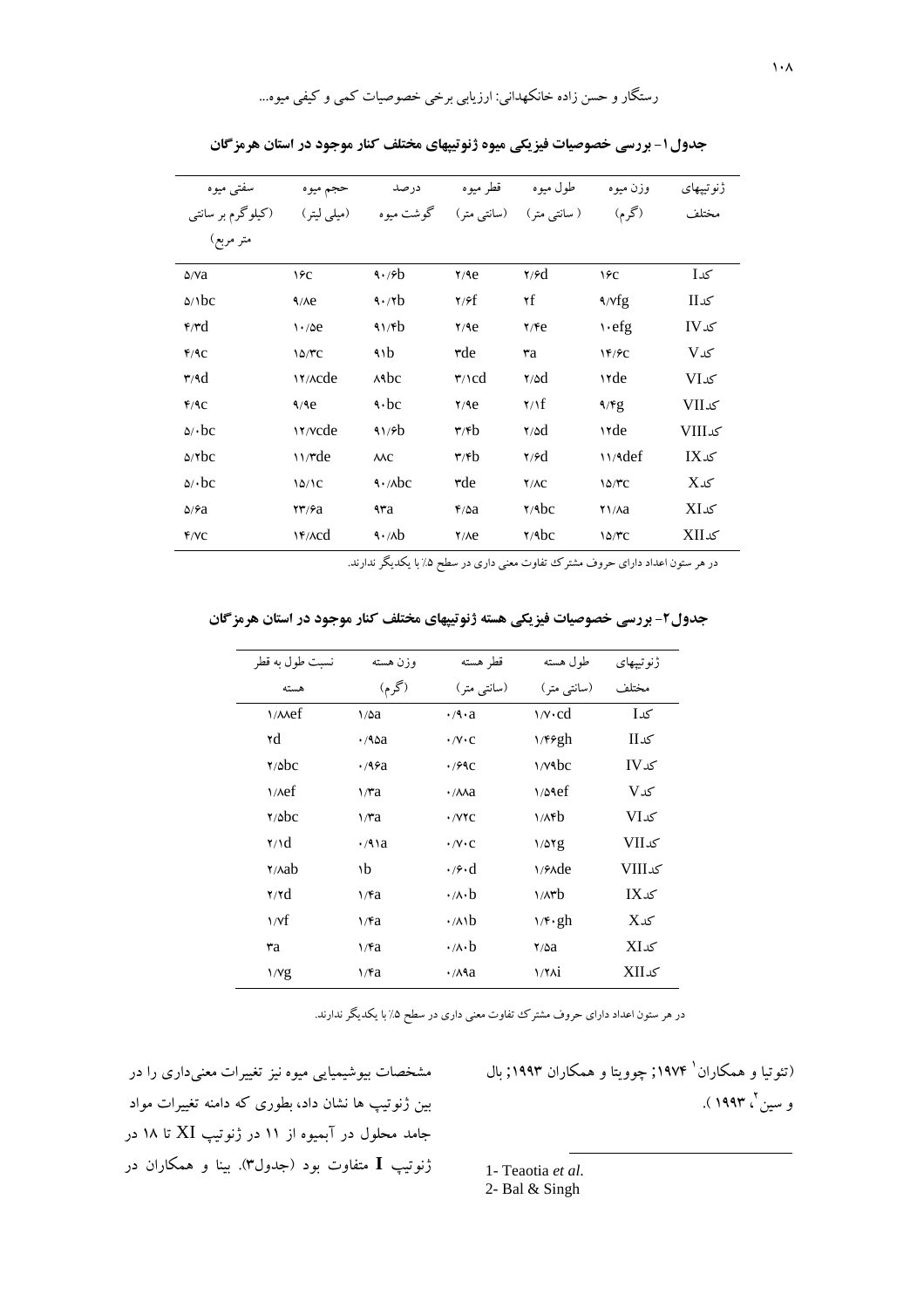| جدول۳- بررسی برخی خصوصیات میوه ژنوتیپهای مختلف کنار موجود در استان هرمزگان |                         |                           |               |                         |                               |                   |  |  |
|----------------------------------------------------------------------------|-------------------------|---------------------------|---------------|-------------------------|-------------------------------|-------------------|--|--|
| ويتامين ث                                                                  | حجم آب                  | وزن خشک                   | مو اد جامد    | در صد رطوبت             | $\mapsto$ pH                  |                   |  |  |
| (میلی لیتر) (میلی گرم در ۱۰۰کرم                                            |                         | ميوه(گرم)                 | محلول         |                         | ميو ه                         |                   |  |  |
| وزن تازه)                                                                  |                         |                           | (درصد)        |                         |                               |                   |  |  |
| $\cdots$ ra                                                                | $\gamma \Delta d$       | $\Delta$ / $\gamma$ cd    | ١ла           | $\epsilon$ $\delta$     | $\frac{\epsilon}{\text{Yab}}$ | کدI               |  |  |
| <b>Avab</b>                                                                | $\gamma/d$              | $\Delta/\Delta$ bc        | 18/0          | $\gamma$                | $\frac{6}{2}$                 | کدII              |  |  |
| Avbcd                                                                      | $\lambda/d$             | 9/7a                      | $\delta$      | $\mathbf{r}$ $\epsilon$ | $\frac{\epsilon}{\text{Yab}}$ | IVx               |  |  |
| <b>Aspc</b>                                                                | $\mathbf{r}/\mathbf{c}$ | $\Delta/\text{C}d$        | ١۶b           | 24C                     | $\mathbf{r}/\mathbf{v}$ d     | V <sub>0</sub>    |  |  |
| v۶d                                                                        | $\gamma/d$              | $\Delta/\Delta$ bc        | 1FC           | $\Delta$ ef             | $f/ \lambda a$                | VIx               |  |  |
| <b>Avab</b>                                                                | ۲d                      | $\Delta$ / $\epsilon$ abc | 19/8b         | $H_{\mathcal{A}}$       | $f/ \lambda a$                | کدVII             |  |  |
| Avbcd                                                                      | $\gamma$ / $\delta d$   | $\Delta/\text{C}d$        | $1F/\Delta C$ | <b>Ande</b>             | f/abc                         | <b>VIIIکدVIII</b> |  |  |
| $\Delta$ ۶e                                                                | ۵b                      | $\Delta/\Delta$ bc        | <b>\vab</b>   | <b>s</b> rde            | F/FC                          | $IX$ کد           |  |  |
| $\Delta \cdot e$                                                           | Y/VC                    | $\Delta$ /۹ab             | $\delta$      | $6 \cdot cd$            | F/FC                          | $X$ کد            |  |  |
| $\lambda \triangle$ cd                                                     | ۵b                      | $\gamma \wedge d$         | $\vee$        | vva                     | $\frac{6}{2}$                 | $XI$ کد           |  |  |
| $\cdots$ ra                                                                | $\gamma$                | $\Delta/\Delta$ bc        | <b>Sobc</b>   | 25                      | $\frac{6}{2}$                 | کدXII             |  |  |

تولیدات گیاهی ( مجله علمی کشاورزی)، جلد ۳۸ شماره ۳، پاییز ۹۴

در هر ستون اعداد دارای حروف مشترک تفاوت معنی داری در سطح ۰٪ با یکدیگر ندارند.

سال ۱۳۹۰ در بررسی ژنوتییهای مختلف کنار در سه استان مختلف، تنوع مواد جامد محلول میوه را بین ۱۰ تا۲۵ گزارش کردند. نیرجا وهمکاران میزان مواد جامد میوه کنار را بین۱۳–۲۵/۵ گزارش کردند. از نظر pH آبمیوه تغییرات اندکی در بین ژنوتیپ ها مشاهده شد به طوریکه دامنه تغییرات آن بین ۳/۷ در ژنوتیپ V و ۴/۸ در ژنوتیپهایVI وVII نوسان داشت. بیشترین میزان آب میوه (۵ میلمی لیتر) در ژنوتیپ های XI و IX و کمترین میزان آب میوه (۱/۸ میل<sub>ی</sub> لیتر) در ژنوتیپ IV مشاهده شد.

همچنان که در نتایج مشاهده می شود میوه کنار دارای ویتامین ث قابل توجهی است به طوری که  $(1.7)$  بیشترین میزان ویتامین ث در ژنو تبپ های  $I$  و XII (۱۰۳ میلی گرم در ۱۰۰ گرم وزن تازه) و کمترین مقدار آن در ژنوتیپ X (۵۰ میلی گرم در ۱۰۰ گرم وزن تازه) مشاهده شد. نیرجا و همکاران در بررسی ارقام مختلف کنار میزان ویتامین ث را در دامنه ۸۰–۱۲۳ میلی گرم در ۱۰۰ گرم وزن تازه گزارش کردند. در گزارش دیگری میزان ویتامین ث ارقام مختلف کنار بین ۳۳–۴۲ میلی گرم در ۱۰۰ گرم وزن بیان شده است (ایماد تالوکار و

همکاران<sup>۱</sup> ۲۰۱۴). در بررسی دیگری بر روی ژنوتپیهای مختلف کنار در پاکستان مبزان ویتامین ث مبوه ها در دامنه ۱۳۵– ۱۳۳ میلی گرم در ۱۰۰ گرم وزن تازه گزارش شده است (ابی و همکاران، ۲۰۰۸). به طور کلی .<br>نتایج حاصل از این بررسی نشان داد که ژنوتیپهای انتخابی کنار از نظر صفات یومولوژیک دارای تنوع قابل ملاحظهای هستند، در نهایت ژنوتیپ XI بدلیل بیشترین اندازه و وزن میوه، همچنین در صد بالای گوشت به عنوان تازه خوری پیشنهاد می گردد.

## سیاس گزاری

از آقای مهندس سعیدی کارشناس ایستگاه مرکز تحقیقات کشاورزی و منابع طبیعی میناب و همچنین از همکاری آقایان مهندس علی زارع مهذبه و احسان سالارنسب که در بررسی صفات کمبی و کیفی میوه همکاری داشتند، سیاسگزاری می شود.

<sup>1-</sup> Imdad Talukdar et al.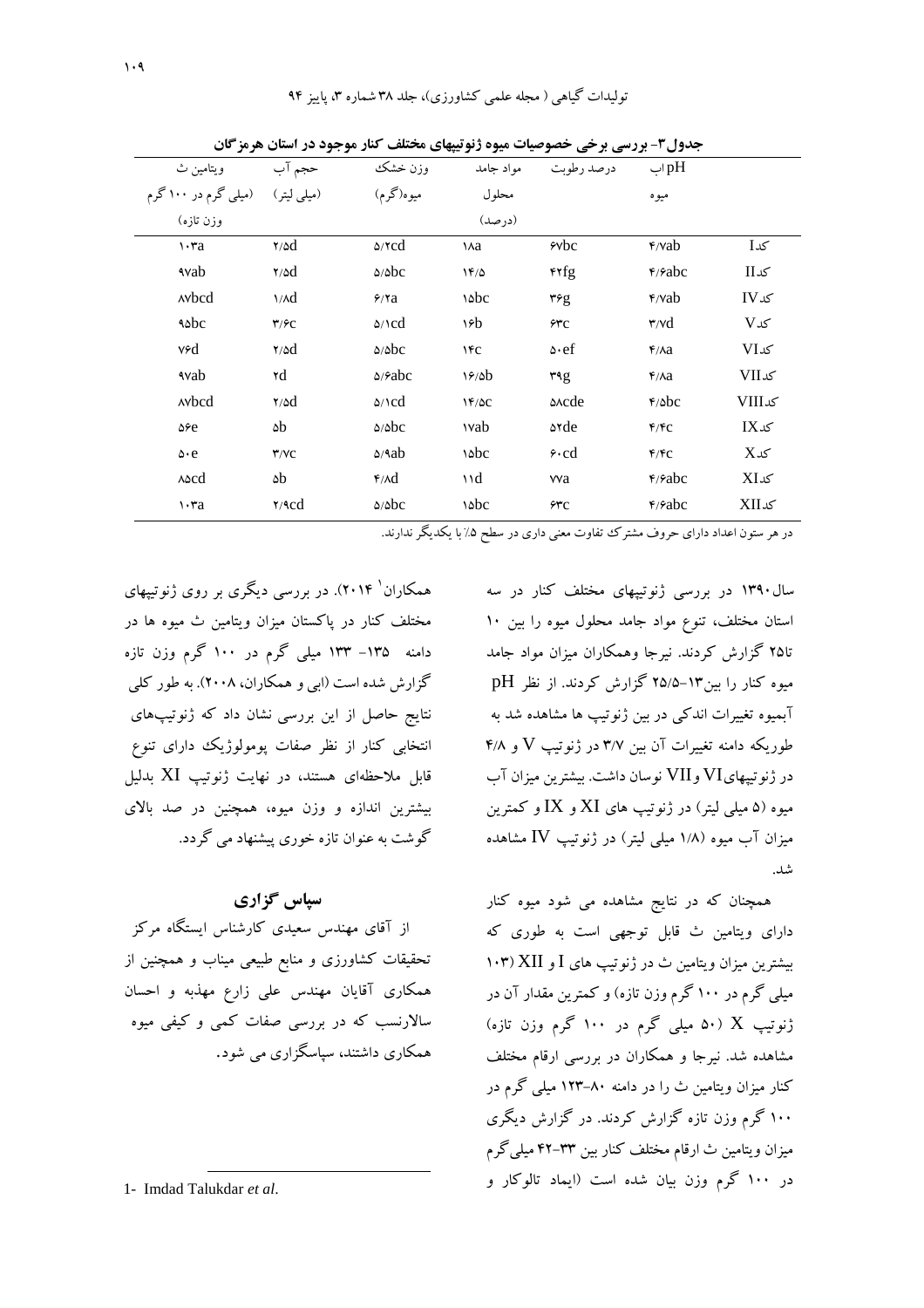..." c 
 `S/ /98 8% :,-.,/ "0 123 
)\*+

## منابع

 "0c\*+ ( 8 *Ziziphus spina-christi*)? " .\*,\_ o? +98 .1390 
. 9z, 
} , .f ?8 1. **.**288 247- .:9% )? @9 : uQ` w\*,\_ <<= ..%\_E c`

- 2. Abbas, M.F., Al-Niami, J.H., and Saggar, R.A.M. 1994.Some aspects of developmental physiology of jujube fruit (Z spina-christi (L) Willd). Dirasat, 21: 171–181.
- 3. Abbas, M.F., Al-Niami, J.H., and Al-Ani, R.F, 1998. Some physiological characteristics of fruits of jujube (Ziziphus spina-christi (L) Willd) at different stages of maturity. Horticultural Science, 63:337–339.
- 4. Bal, J.S., 1992. Identification of ber (*Ziziphus mauritiiana* Lamk) cultivars through vegetative and fruit characters. Acta Horticulturae, 317:245-253.
- 5. Bal, J.S. 1980. Some aspects of developmental physiology of ber (Z. mauritiana Lamk). Progressive Horticulture, 12: 5–12.
- 6. Bal, J.S., and Singh P. 1978. Developmental physiology of ber (Z mauritiana Lamk) var Umran. I. Physical changes. Indian Food Pkr, 32: 59–61.
- 7. Chovatia, R.S., Patel, D.S., and Patel, G.V. 1993. Performance of ber (*Ziziphus mauritiiana* Lamk) cultivars under arid conditions. Annals Arid Zone,
- 8. Ghahreman, A., 1984. Color Atlas of Iranian Plants. Research Institute of Forests and Rangelands,Botany Division, Tehran, Iran, pp: 512
- 9. Ghosh, S.N., and Mathew, B. 2002. Performance of nine ber (*Ziziphus mauritiiana* Lamk) cultivars on topworking in the semi-arid region of West Bengal. Journal of Applied Horticulture. 4(1):49-51
- 10. Lee, H.S., and Coates, G.A. 1999. Vitamin C in frozen, fresh squeezed, unpasteurized, polyethylene-bottled orange juice: A storage study. Food Chemistry. 65, 165-168.
- 11. Imdad Talukdar, M.d., Shahinur, S.k., Rahman, Akhtaruzzaman, M. and M.d. Abdus .Samad. 2014. A comparative Study on the Nutritional Quality of 5 (five) Varieties of Bangladeshi Jujubes (Zizyphus Mauritiana).
- 12. Mozaffarian, V., 2004. Names of plants, Iranian culture, contemporary publications, third printing, pp: 455-592.
- 13. Neeraj, G., Wali, V.K., and Singh, V.B. 2012. Parshant Bakshi; Mahital Jamwal; Vijay Kuma.2012. Variability in physico-chemical characteristics of ber (*Zizyphus mauritiana* Lamk) varieties under rainfed conditions of Shivalik foothills of Himalayas. Madras Agricultural Journal, 99: 218-220